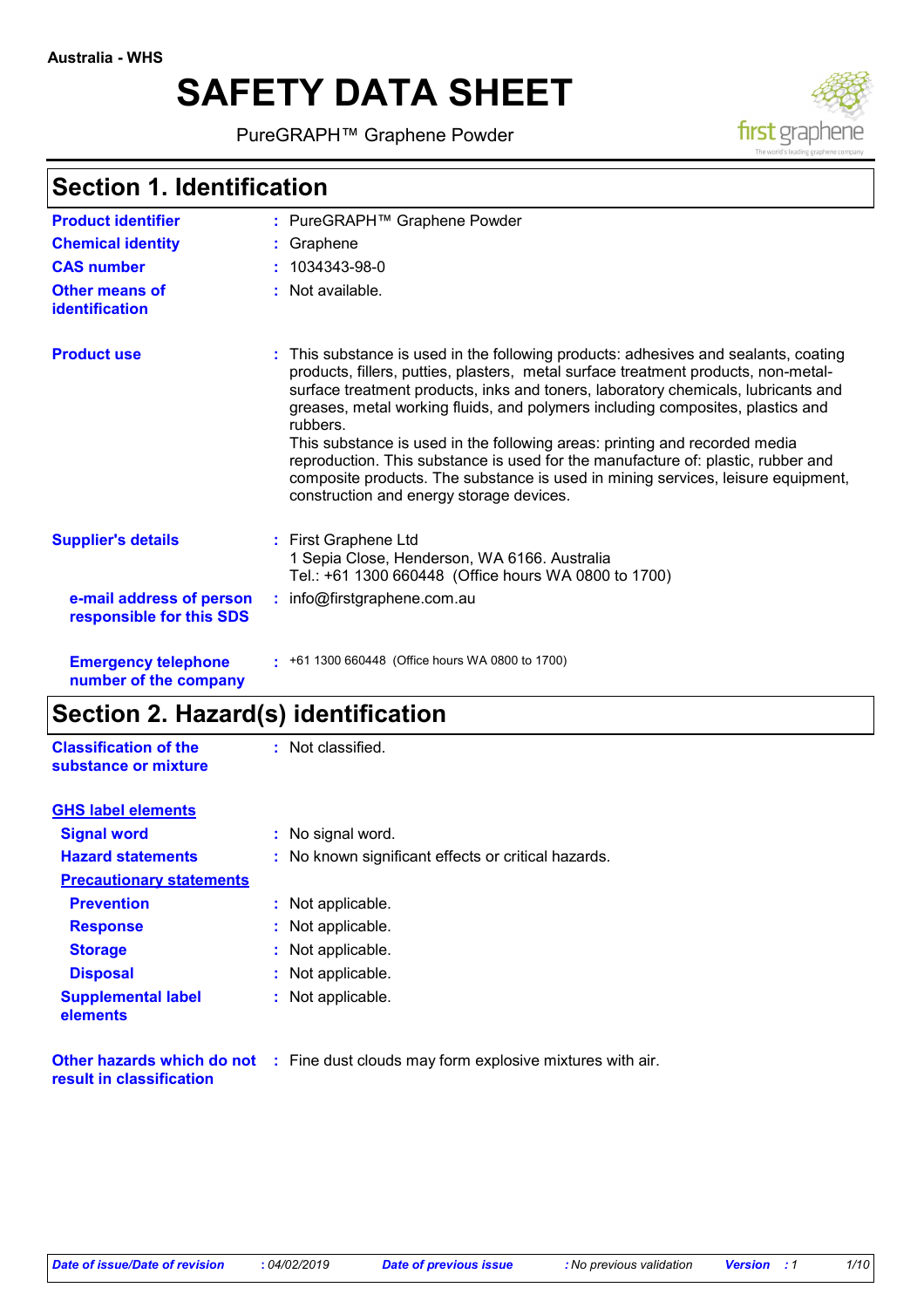## **Section 3. Composition and ingredient information**

| Substance/mixture                       | : Substance      |
|-----------------------------------------|------------------|
| <b>Chemical identity</b>                | : Graphene       |
| <b>Other means of</b><br>identification | : Not available. |

#### **CAS number : CAS number/other identifiers** 1034343-98-0

| <b>EC</b> number  | : Not available. |
|-------------------|------------------|
| <b>CAS</b> number | : 1034343-98-0   |

| <b>Ingredient name</b> | $\%$ (w/w) | <b>CAS number</b> |  |
|------------------------|------------|-------------------|--|
| Graphene               | 100        | 1034343-98-0      |  |

**There are no additional ingredients present which, within the current knowledge of the supplier and in the concentrations applicable, are classified as hazardous to health or the environment and hence require reporting in this section.**

**Occupational exposure limits, if available, are listed in Section 8.**

## **Section 4. First aid measures**

### **Description of necessary first aid measures**

| <b>Eye contact</b>  | : Immediately flush eyes with plenty of water, occasionally lifting the upper and lower<br>eyelids. Check for and remove any contact lenses. Get medical attention if irritation<br>occurs.                                                                                                                                                               |
|---------------------|-----------------------------------------------------------------------------------------------------------------------------------------------------------------------------------------------------------------------------------------------------------------------------------------------------------------------------------------------------------|
| <b>Inhalation</b>   | : Remove victim to fresh air and keep at rest in a position comfortable for breathing.<br>Get medical attention if symptoms occur.                                                                                                                                                                                                                        |
| <b>Skin contact</b> | : Flush contaminated skin with plenty of water. Remove contaminated clothing and<br>shoes. Get medical attention if symptoms occur.                                                                                                                                                                                                                       |
| <b>Ingestion</b>    | : Wash out mouth with water. Remove victim to fresh air and keep at rest in a<br>position comfortable for breathing. If material has been swallowed and the exposed<br>person is conscious, give small quantities of water to drink. Do not induce vomiting<br>unless directed to do so by medical personnel. Get medical attention if symptoms<br>occur. |

### **Most important symptoms/effects, acute and delayed**

| <b>Potential acute health effects</b> |                                                                                                                                           |
|---------------------------------------|-------------------------------------------------------------------------------------------------------------------------------------------|
| <b>Eye contact</b>                    | : Exposure to airborne concentrations above statutory or recommended exposure<br>limits may cause irritation of the eyes.                 |
| <b>Inhalation</b>                     | Exposure to airborne concentrations above statutory or recommended exposure<br>limits may cause irritation of the nose, throat and lungs. |
| <b>Skin contact</b>                   | : No known significant effects or critical hazards.                                                                                       |
| <b>Ingestion</b>                      | : No known significant effects or critical hazards.                                                                                       |
| Over-exposure signs/symptoms          |                                                                                                                                           |
| <b>Eye contact</b>                    | : Adverse symptoms may include the following:<br>irritation<br>redness                                                                    |
| <b>Inhalation</b>                     | : Adverse symptoms may include the following:<br>respiratory tract irritation<br>coughing                                                 |
| <b>Skin contact</b>                   | : No specific data.                                                                                                                       |
| <b>Ingestion</b>                      | : No specific data.                                                                                                                       |
|                                       | <b>Indication of immediate medical attention and special treatment needed, if necessary</b>                                               |
| <b>Notes to physician</b>             | : Treat symptomatically. Contact poison treatment specialist immediately if large<br>quantities have been ingested or inhaled.            |
| <b>Specific treatments</b>            | : No specific treatment.                                                                                                                  |
| Dota of inqualData of revision        | 2/10<br>0.01/00/0010<br>Dota of province inoun<br>. Na province volidation<br>$Varain$ $\rightarrow$ $\rightarrow$                        |

*Date of issue/Date of revision* **:** *04/02/2019 Date of previous issue : No previous validation Version : 1 2/10*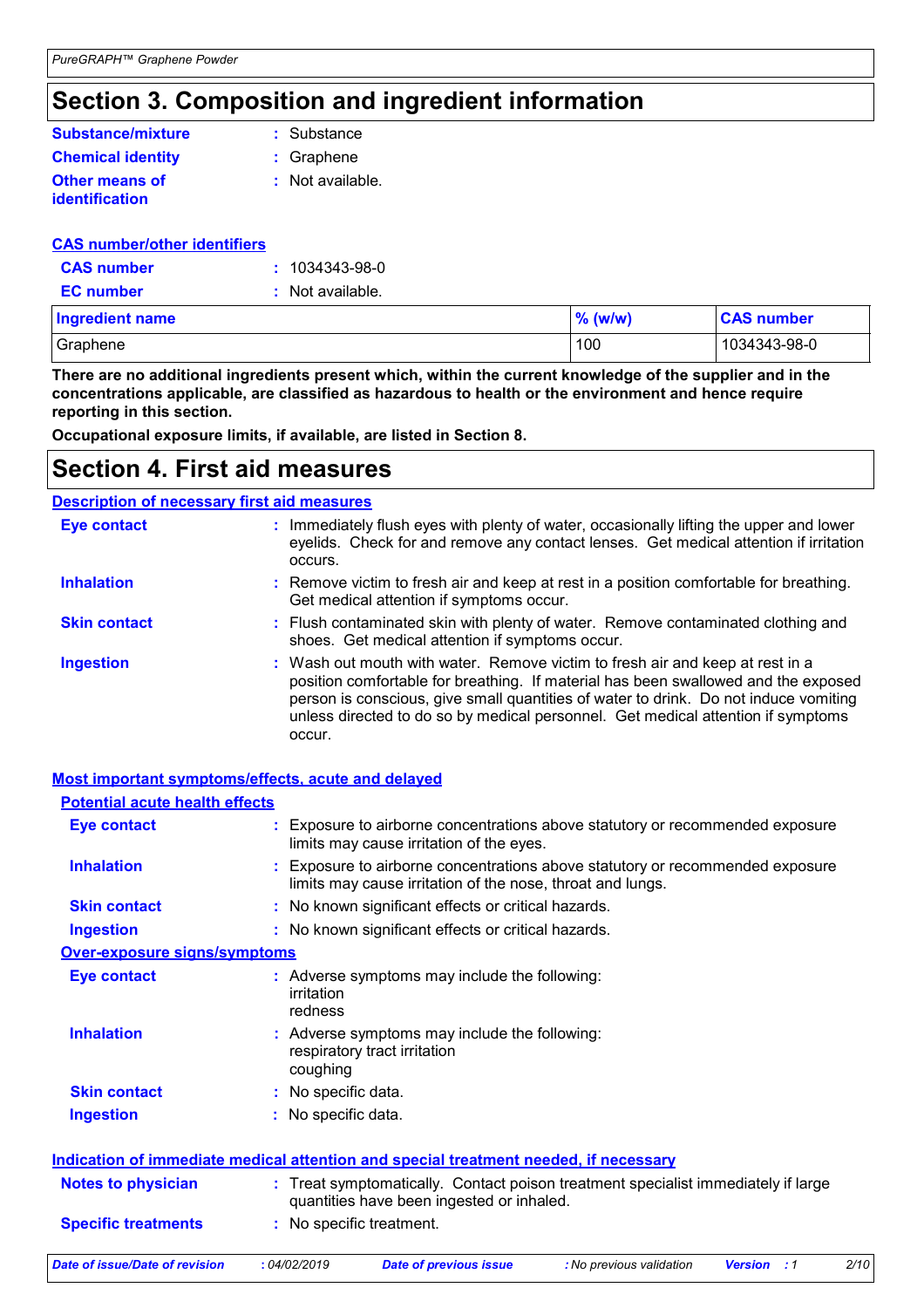## **Section 4. First aid measures**

**Protection of first-aiders** : No action shall be taken involving any personal risk or without suitable training.

### **See toxicological information (Section 11)**

| <b>Section 5. Firefighting measures</b>                  |                                                                                                                                                                                                     |
|----------------------------------------------------------|-----------------------------------------------------------------------------------------------------------------------------------------------------------------------------------------------------|
| <b>Extinguishing media</b>                               |                                                                                                                                                                                                     |
| <b>Suitable extinguishing</b><br>media                   | : Use dry chemical, $CO2$ , water spray (fog) or foam. Use an extinguishing agent<br>suitable for the surrounding fire.                                                                             |
| <b>Unsuitable extinguishing</b><br>media                 | : Do not use water jet.                                                                                                                                                                             |
| <b>Specific hazards arising</b><br>from the chemical     | : No specific fire or explosion hazard.                                                                                                                                                             |
| <b>Hazardous thermal</b><br>decomposition products       | : Decomposition products may include the following materials:<br>carbon monoxide<br>carbon dioxide                                                                                                  |
| <b>Special protective actions</b><br>for fire-fighters   | : Promptly isolate the scene by removing all persons from the vicinity of the incident if<br>there is a fire. No action shall be taken involving any personal risk or without<br>suitable training. |
| <b>Special protective</b><br>equipment for fire-fighters | : Fire-fighters should wear appropriate protective equipment and self-contained<br>breathing apparatus (SCBA) with a full face-piece operated in positive pressure<br>mode.                         |
| <b>Hazchem code</b>                                      | : Not available.                                                                                                                                                                                    |
| <b>Remark (Explosibility)</b>                            | : Not considered to be a product presenting a risk of explosion.                                                                                                                                    |

### **Section 6. Accidental release measures**

|                                                             | <b>Personal precautions, protective equipment and emergency procedures</b>                                                                                                                                                                                                                                                                                                                                                                            |
|-------------------------------------------------------------|-------------------------------------------------------------------------------------------------------------------------------------------------------------------------------------------------------------------------------------------------------------------------------------------------------------------------------------------------------------------------------------------------------------------------------------------------------|
| For non-emergency<br>personnel                              | : No action shall be taken involving any personal risk or without suitable training.<br>Evacuate surrounding areas. Keep unnecessary and unprotected personnel from<br>entering. Do not touch or walk through spilt material. Avoid breathing dust. Put on<br>appropriate personal protective equipment.                                                                                                                                              |
|                                                             | <b>For emergency responders</b> : If specialised clothing is required to deal with the spillage, take note of any<br>information in Section 8 on suitable and unsuitable materials.<br>See also the information in "For non-emergency personnel".                                                                                                                                                                                                     |
| <b>Environmental precautions</b>                            | : Avoid dispersal of spilt material and runoff and contact with soil, waterways, drains<br>and sewers. Inform the relevant authorities if the product has caused environmental<br>pollution (sewers, waterways, soil or air).                                                                                                                                                                                                                         |
| <b>Methods and material for containment and cleaning up</b> |                                                                                                                                                                                                                                                                                                                                                                                                                                                       |
| <b>Small spill</b>                                          | : Move containers from spill area. Vacuum or sweep up material and place in a<br>designated, labelled waste container. Dispose of via a licensed waste disposal<br>contractor.                                                                                                                                                                                                                                                                        |
| <b>Large spill</b>                                          | : Move containers from spill area. Approach the release from upwind. Prevent entry<br>into sewers, water courses, basements or confined areas. Vacuum or sweep up<br>material and place in a designated, labelled waste container. Avoid creating dusty<br>conditions and prevent wind dispersal. Dispose of via a licensed waste disposal<br>contractor. Note: see Section 1 for emergency contact information and Section 13<br>for waste disposal. |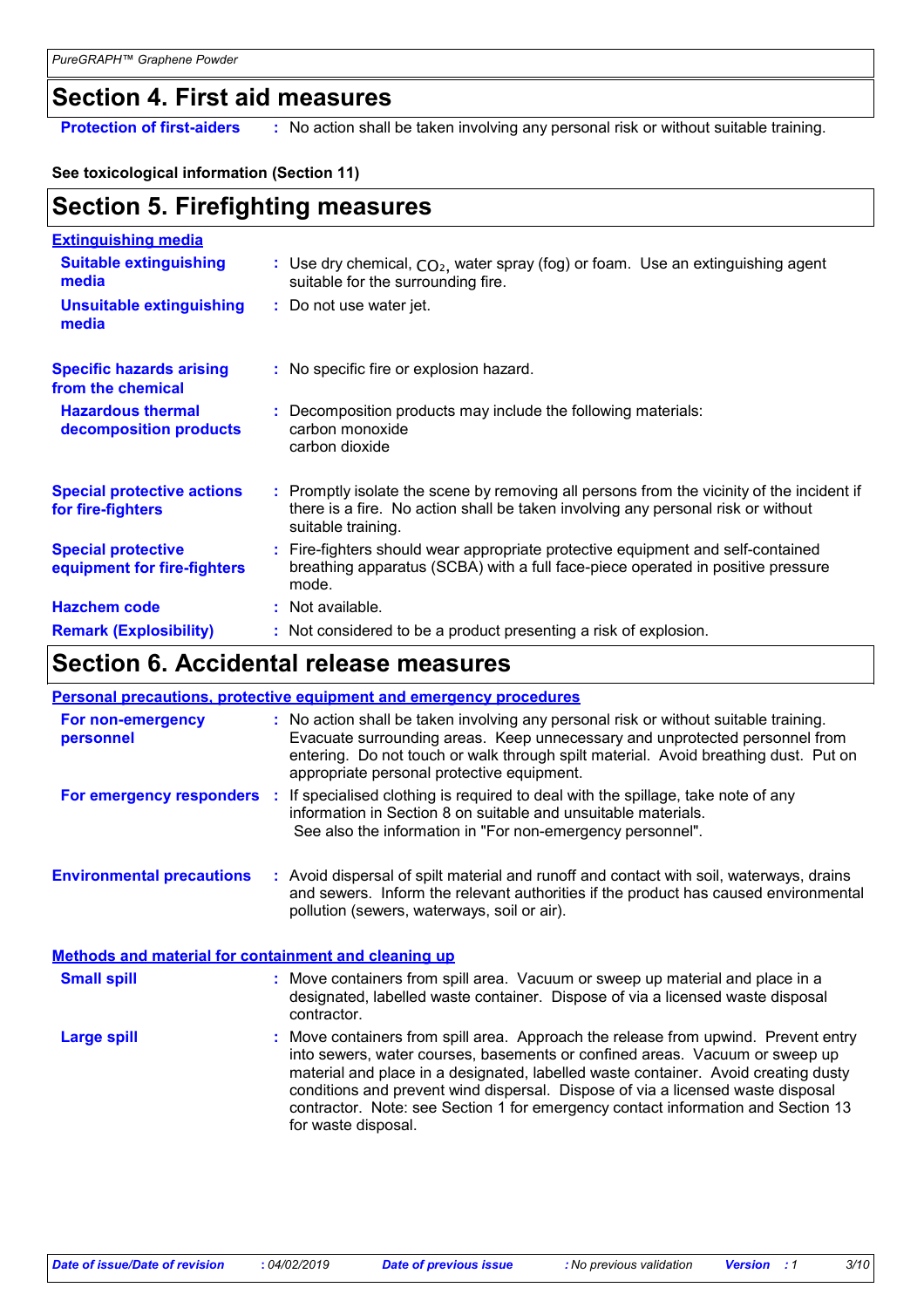## **Section 7. Handling and storage**

| <b>Precautions for safe handling</b>                                             |                                                                                                                                                                                                                                                                                                                                                                                                                                                                                                                                                                                     |
|----------------------------------------------------------------------------------|-------------------------------------------------------------------------------------------------------------------------------------------------------------------------------------------------------------------------------------------------------------------------------------------------------------------------------------------------------------------------------------------------------------------------------------------------------------------------------------------------------------------------------------------------------------------------------------|
| <b>Protective measures</b>                                                       | : Put on appropriate personal protective equipment (see Section 8). Avoid breathing<br>dust.                                                                                                                                                                                                                                                                                                                                                                                                                                                                                        |
| <b>Advice on general</b><br>occupational hygiene                                 | : Eating, drinking and smoking should be prohibited in areas where this material is<br>handled, stored and processed. Workers should wash hands and face before<br>eating, drinking and smoking. Remove contaminated clothing and protective<br>equipment before entering eating areas. See also Section 8 for additional<br>information on hygiene measures.                                                                                                                                                                                                                       |
| <b>Conditions for safe storage,</b><br>including any<br><b>incompatibilities</b> | : Store in accordance with local regulations. Store in original container protected<br>from direct sunlight in a dry, cool and well-ventilated area, away from incompatible<br>materials (see Section 10) and food and drink. Keep container tightly closed and<br>sealed until ready for use. Containers that have been opened must be carefully<br>resealed and kept upright to prevent leakage. Do not store in unlabelled containers.<br>Use appropriate containment to avoid environmental contamination. See Section 10<br>for incompatible materials before handling or use. |

## **Section 8. Exposure controls and personal protection**

| <b>Control parameters</b>                         |                                                                                                                                                                                                                                                                                                                                                                                                                                                                                                                                                                                                                           |
|---------------------------------------------------|---------------------------------------------------------------------------------------------------------------------------------------------------------------------------------------------------------------------------------------------------------------------------------------------------------------------------------------------------------------------------------------------------------------------------------------------------------------------------------------------------------------------------------------------------------------------------------------------------------------------------|
| <b>Occupational exposure limits</b><br>None.      |                                                                                                                                                                                                                                                                                                                                                                                                                                                                                                                                                                                                                           |
| <b>Appropriate engineering</b><br><b>controls</b> | : Use only with adequate ventilation. If user operations generate dust, fumes, gas,<br>vapour or mist, use process enclosures, local exhaust ventilation or other<br>engineering controls to keep worker exposure to airborne contaminants below any<br>recommended or statutory limits.                                                                                                                                                                                                                                                                                                                                  |
| <b>Environmental exposure</b><br><b>controls</b>  | : Emissions from ventilation or work process equipment should be checked to ensure<br>they comply with the requirements of environmental protection legislation. In some<br>cases, fume scrubbers, filters or engineering modifications to the process<br>equipment will be necessary to reduce emissions to acceptable levels.                                                                                                                                                                                                                                                                                           |
| <b>Individual protection measures</b>             |                                                                                                                                                                                                                                                                                                                                                                                                                                                                                                                                                                                                                           |
| <b>Hygiene measures</b>                           | : Wash hands, forearms and face thoroughly after handling chemical products, before<br>eating, smoking and using the lavatory and at the end of the working period.<br>Appropriate techniques should be used to remove potentially contaminated clothing.<br>Wash contaminated clothing before reusing. Ensure that eyewash stations and<br>safety showers are close to the workstation location.                                                                                                                                                                                                                         |
| <b>Eye/face protection</b>                        | : Safety eyewear complying with an approved standard should be used when a risk<br>assessment indicates this is necessary to avoid exposure to liquid splashes, mists,<br>gases or dusts. If contact is possible, the following protection should be worn,<br>unless the assessment indicates a higher degree of protection: safety glasses with<br>side-shields. If operating conditions cause high dust concentrations to be produced,<br>use dust goggles.                                                                                                                                                             |
| <b>Skin protection</b>                            |                                                                                                                                                                                                                                                                                                                                                                                                                                                                                                                                                                                                                           |
| <b>Hand protection</b>                            | : Chemical-resistant, impervious gloves complying with an approved standard should<br>be worn at all times when handling chemical products if a risk assessment indicates<br>this is necessary. Considering the parameters specified by the glove manufacturer,<br>check during use that the gloves are still retaining their protective properties. It<br>should be noted that the time to breakthrough for any glove material may be<br>different for different glove manufacturers. In the case of mixtures, consisting of<br>several substances, the protection time of the gloves cannot be accurately<br>estimated. |
| <b>Body protection</b>                            | Personal protective equipment for the body should be selected based on the task<br>being performed and the risks involved and should be approved by a specialist<br>before handling this product.                                                                                                                                                                                                                                                                                                                                                                                                                         |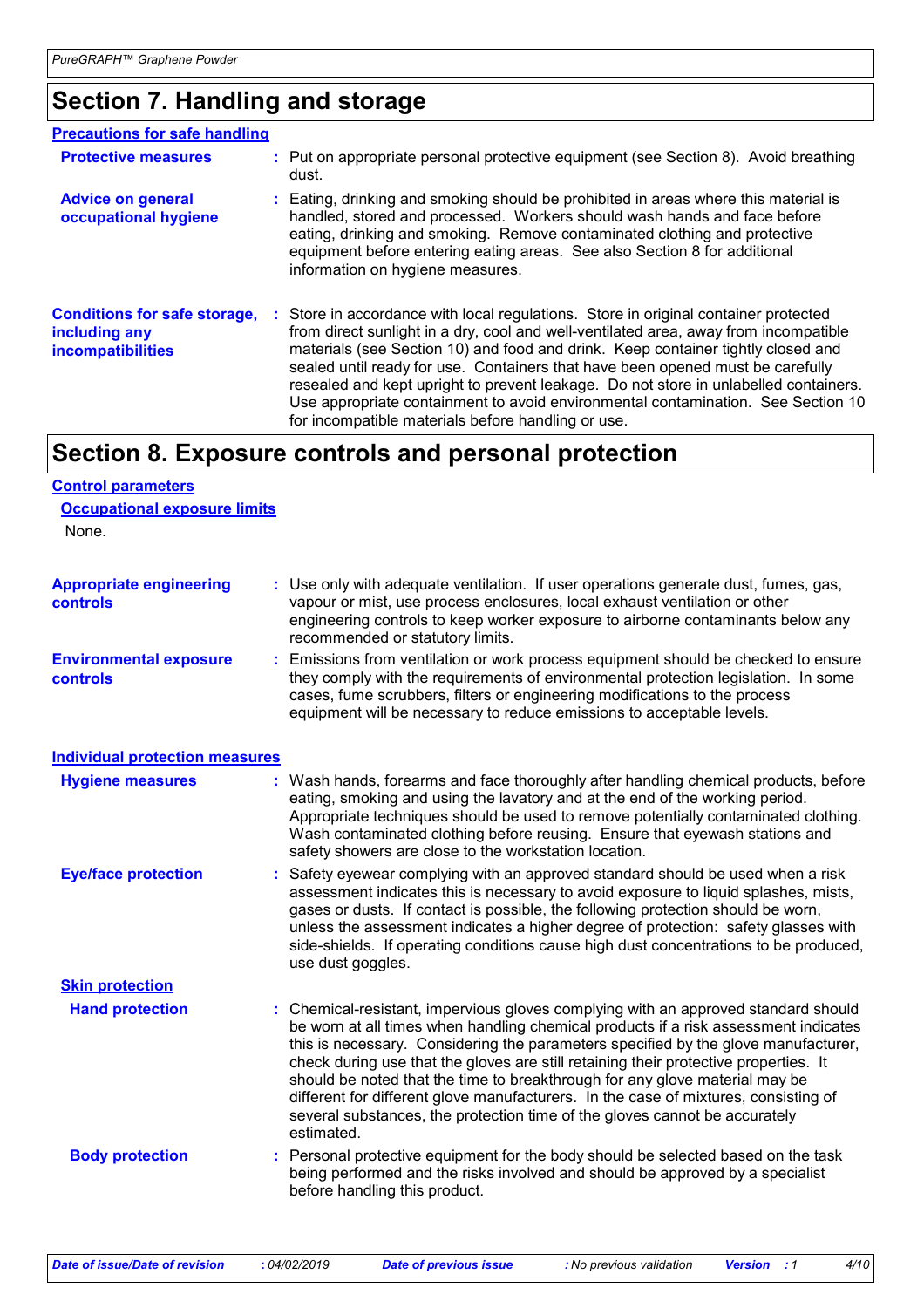## **Section 8. Exposure controls and personal protection**

| <b>Other skin protection</b>  | : Appropriate footwear and any additional skin protection measures should be<br>selected based on the task being performed and the risks involved and should be<br>approved by a specialist before handling this product.                                                         |
|-------------------------------|-----------------------------------------------------------------------------------------------------------------------------------------------------------------------------------------------------------------------------------------------------------------------------------|
| <b>Respiratory protection</b> | Based on the hazard and potential for exposure, select a respirator that meets the<br>appropriate standard or certification. Respirators must be used according to a<br>respiratory protection program to ensure proper fitting, training, and other important<br>aspects of use. |

## **Section 9. Physical and chemical properties**

| <b>Appearance</b>                                 |                                                                  |
|---------------------------------------------------|------------------------------------------------------------------|
| <b>Physical state</b>                             | : Solid. [Powder.]                                               |
| <b>Colour</b>                                     | $:$ Black.                                                       |
| <b>Odour</b>                                      | : Not available.                                                 |
| <b>Odour threshold</b>                            | $:$ Not available.                                               |
| pH                                                | : Not available.                                                 |
| <b>Melting point</b>                              | : $4500^{\circ}$ C (8132 $^{\circ}$ F)                           |
| <b>Boiling point</b>                              | $:$ Not available.                                               |
| <b>Flash point</b>                                | : Not available.                                                 |
| <b>Evaporation rate</b>                           | : Not available.                                                 |
| <b>Flammability (solid, gas)</b>                  | : Not applicable.                                                |
| Lower and upper explosive<br>(flammable) limits   | : Not available.                                                 |
| <b>Vapour pressure</b>                            | : Not available.                                                 |
| <b>Vapour density</b>                             | : Not available.                                                 |
| <b>Relative density</b>                           | : Not available.                                                 |
| <b>Solubility</b>                                 | : Not available.                                                 |
| <b>Solubility in water</b>                        | : Insoluble.                                                     |
| <b>Partition coefficient: n-</b><br>octanol/water | : Not available.                                                 |
| <b>Auto-ignition temperature</b>                  | : Not available.                                                 |
| <b>Decomposition temperature</b>                  | : Not available.                                                 |
| <b>Viscosity</b>                                  | : Not available.                                                 |
| <b>Explosive properties</b>                       | : Not considered to be a product presenting a risk of explosion. |
| <b>Oxidising properties</b>                       | : Not expected based on structure.                               |
|                                                   |                                                                  |

## **Section 10. Stability and reactivity**

| <b>Reactivity</b>                                   | : No specific test data related to reactivity available for this product or its ingredients.              |
|-----------------------------------------------------|-----------------------------------------------------------------------------------------------------------|
| <b>Chemical stability</b>                           | : The product is stable.                                                                                  |
| <b>Possibility of hazardous</b><br><b>reactions</b> | : Under normal conditions of storage and use, hazardous reactions will not occur.                         |
| <b>Conditions to avoid</b>                          | : Avoid dust generation.                                                                                  |
| <b>Incompatible materials</b>                       | Reactive or incompatible with the following materials: reducing agents, oxidising<br>agents.              |
| <b>Hazardous decomposition</b><br>products          | : Under normal conditions of storage and use, hazardous decomposition products<br>should not be produced. |

*Date of issue/Date of revision* **:** *04/02/2019 Date of previous issue : No previous validation Version : 1 5/10*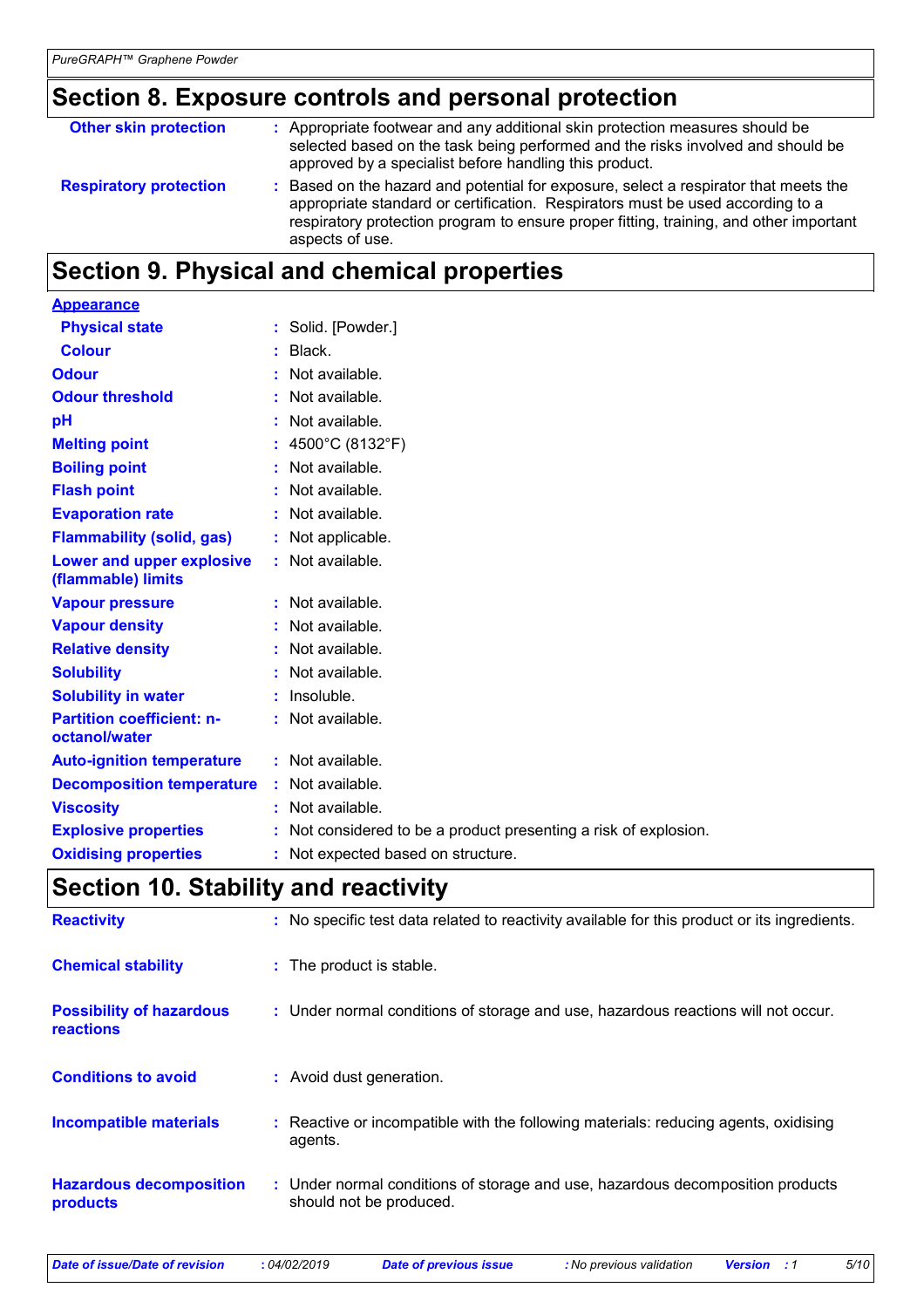## **Section 11. Toxicological information**

### **Information on toxicological effects**

### **Acute toxicity**

| <b>Product/ingredient name</b> | <b>∣Result</b> | <b>Species</b>                        | <b>Dose</b> | <b>Exposure</b> |
|--------------------------------|----------------|---------------------------------------|-------------|-----------------|
| Graphene                       | LD50 Oral      | Mouse - Male,   >5000 mg/kg<br>Female |             |                 |

**Conclusion/Summary :** Based on available data, the classification criteria are not met.

#### **Irritation/Corrosion**

| <b>Product/ingredient name</b> | Result                                       | <b>Species</b> | <b>Score</b> | <b>Exposure</b> | <b>Observation</b> |
|--------------------------------|----------------------------------------------|----------------|--------------|-----------------|--------------------|
| Graphene                       | Skin - Non-irritating to the<br>skin.        | Rabbit         |              |                 | 72 hours           |
|                                | Eyes - Non-irritating to the Rabbit<br>eyes. |                |              |                 | 72 hours           |

### **Conclusion/Summary**

| <b>Skin</b> | : Based on available data, the classification criteria are not met. |
|-------------|---------------------------------------------------------------------|
|             |                                                                     |

**Eyes Exercise 2.1 CONSTERN EXECUTE:** Based on available data, the classification criteria are not met.

### **Sensitisation**

| <b>Product/ingredient name</b> | <b>Route of</b><br><b>exposure</b> | <b>Species</b> | <b>Result</b>   |
|--------------------------------|------------------------------------|----------------|-----------------|
| Graphene                       | skin                               | Guinea pig     | Not sensitizing |

### **Conclusion/Summary**

**Skin Example 2018 :** Based on available data, the classification criteria are not met.

### **Mutagenicity**

| <b>Product/ingredient name</b>                          | <b>Test</b>        | <b>Experiment</b>                                                                                                                         | <b>Result</b> |
|---------------------------------------------------------|--------------------|-------------------------------------------------------------------------------------------------------------------------------------------|---------------|
| Graphene                                                | OECD 476           | Experiment: In vitro<br>Subject: Mammalian-Animal                                                                                         | Negative      |
| <b>Conclusion/Summary</b>                               |                    | : Based on available data, the classification criteria are not met.                                                                       |               |
| <b>Carcinogenicity</b>                                  |                    |                                                                                                                                           |               |
| <b>Conclusion/Summary</b>                               | : Not available.   |                                                                                                                                           |               |
| <b>Reproductive toxicity</b>                            |                    |                                                                                                                                           |               |
| <b>Conclusion/Summary</b>                               | $:$ Not available. |                                                                                                                                           |               |
| <b>Teratogenicity</b>                                   |                    |                                                                                                                                           |               |
| <b>Conclusion/Summary</b>                               | $:$ Not available. |                                                                                                                                           |               |
| <b>Specific target organ toxicity (single exposure)</b> |                    |                                                                                                                                           |               |
| Not available.                                          |                    |                                                                                                                                           |               |
| Specific target organ toxicity (repeated exposure)      |                    |                                                                                                                                           |               |
| Not available.                                          |                    |                                                                                                                                           |               |
| <b>Aspiration hazard</b>                                |                    |                                                                                                                                           |               |
| Not available.                                          |                    |                                                                                                                                           |               |
|                                                         |                    |                                                                                                                                           |               |
| <b>Information on likely routes</b><br>of exposure      | $:$ Not available. |                                                                                                                                           |               |
| <b>Potential acute health effects</b>                   |                    |                                                                                                                                           |               |
| <b>Eye contact</b>                                      |                    | Exposure to airborne concentrations above statutory or recommended exposure<br>limits may cause irritation of the eyes.                   |               |
| <b>Inhalation</b>                                       |                    | Exposure to airborne concentrations above statutory or recommended exposure<br>limits may cause irritation of the nose, throat and lungs. |               |
|                                                         |                    |                                                                                                                                           |               |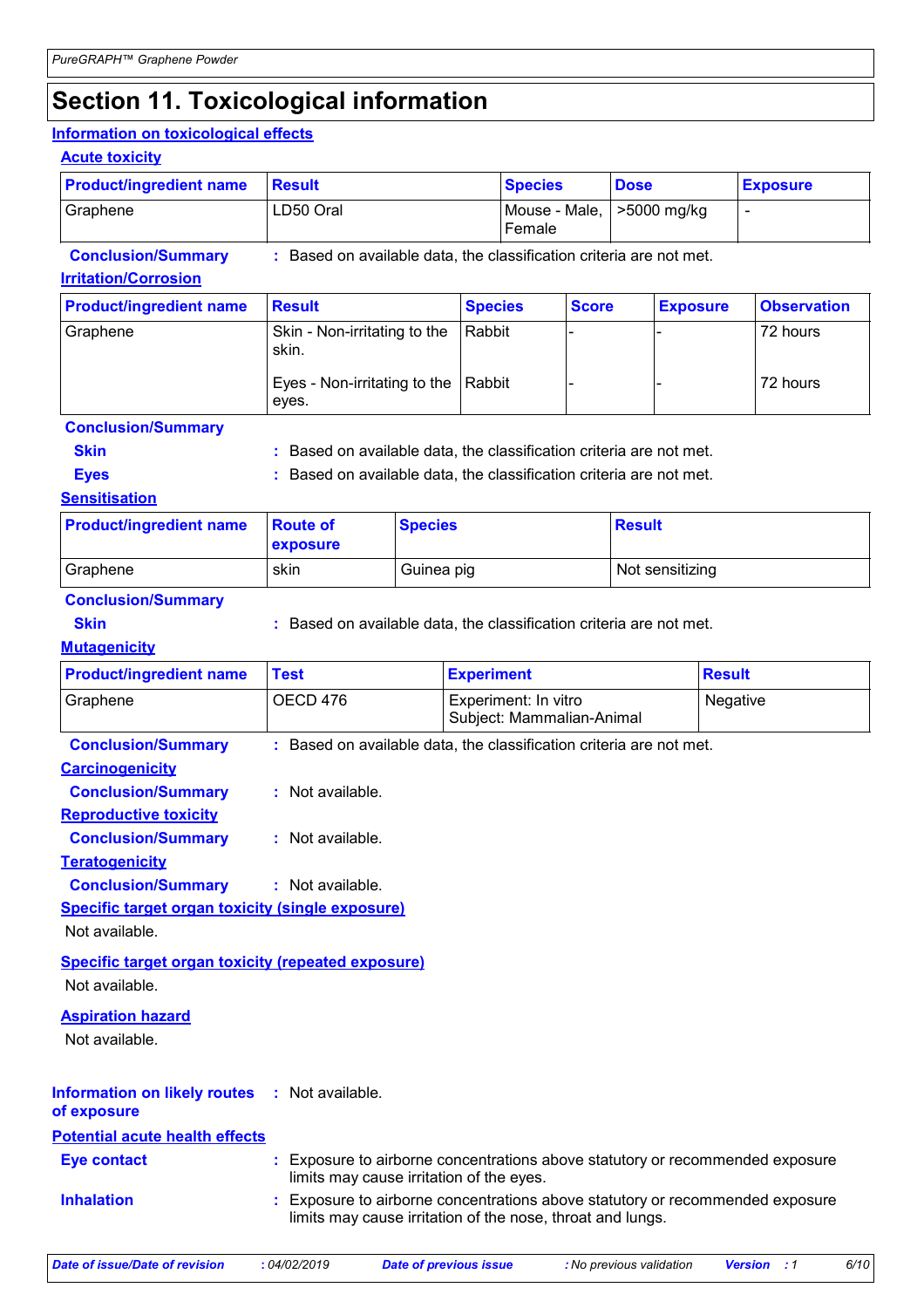## **Section 11. Toxicological information**

| <b>Skin contact</b> | : No known significant effects or critical hazards.                                 |
|---------------------|-------------------------------------------------------------------------------------|
| <b>Ingestion</b>    | : No known significant effects or critical hazards.                                 |
|                     |                                                                                     |
|                     | <b>Symptoms related to the physical, chemical and toxicological characteristics</b> |
| Eye contact         | : Adverse symptoms may include the following:<br>irritation<br>.                    |

|                     | regness                                                                                   |
|---------------------|-------------------------------------------------------------------------------------------|
| <b>Inhalation</b>   | : Adverse symptoms may include the following:<br>respiratory tract irritation<br>coughing |
| <b>Skin contact</b> | : No specific data.                                                                       |
| <b>Ingestion</b>    | : No specific data.                                                                       |

|                                                               | Delayed and immediate effects as well as chronic effects from short and long-term exposure |
|---------------------------------------------------------------|--------------------------------------------------------------------------------------------|
| <b>Short term exposure</b>                                    |                                                                                            |
| <b>Potential immediate : Not available.</b><br><b>effects</b> |                                                                                            |
| <b>Potential delayed effects : Not available.</b>             |                                                                                            |
| <b>Long term exposure</b>                                     |                                                                                            |
| <b>Potential immediate</b><br>effects                         | : Not available.                                                                           |

**Potential delayed effects :** Not available.

### **Potential chronic health effects**

| <b>Product/ingredient name</b> | <b>Result</b>                                       | <b>Species</b>                                                                         | <b>Dose</b>               | <b>Exposure</b>             |  |  |
|--------------------------------|-----------------------------------------------------|----------------------------------------------------------------------------------------|---------------------------|-----------------------------|--|--|
| Graphene                       | Sub-acute NOAEL Inhalation<br>Dusts and mists       | Rat - Male                                                                             | $≥1.88$ mg/m <sup>3</sup> | 28 days; 5 days<br>per week |  |  |
| <b>Conclusion/Summary</b>      |                                                     | : Based on available data, the classification criteria are not met.                    |                           |                             |  |  |
| <b>General</b>                 |                                                     | : Repeated or prolonged inhalation of dust may lead to chronic respiratory irritation. |                           |                             |  |  |
| <b>Carcinogenicity</b>         | : No known significant effects or critical hazards. |                                                                                        |                           |                             |  |  |
| <b>Mutagenicity</b>            |                                                     | : No known significant effects or critical hazards.                                    |                           |                             |  |  |
| <b>Teratogenicity</b>          | : No known significant effects or critical hazards. |                                                                                        |                           |                             |  |  |
| <b>Developmental effects</b>   | : No known significant effects or critical hazards. |                                                                                        |                           |                             |  |  |
| <b>Fertility effects</b>       |                                                     | : No known significant effects or critical hazards.                                    |                           |                             |  |  |

### **Numerical measures of toxicity**

**Acute toxicity estimates**

Not available.

## **Section 12. Ecological information**

### **Toxicity**

| <b>Product/ingredient name</b> | <b>Result</b>                                                   | <b>Species</b>                | <b>Exposure</b> |
|--------------------------------|-----------------------------------------------------------------|-------------------------------|-----------------|
| Graphene                       | Acute EC50 62.2 mg/l                                            | Algae - Chlorella pyrenoidosa | 96 hours        |
|                                | Acute EC50 16 mg/l                                              | Daphnia - Daphnia magna       | 48 hours        |
| Conclusion/Summany             | Rased on available data the classification criteria are not met |                               |                 |

**Conclusion/Summary :** Based on available data, the classification criteria are not met.

### **Persistence and degradability**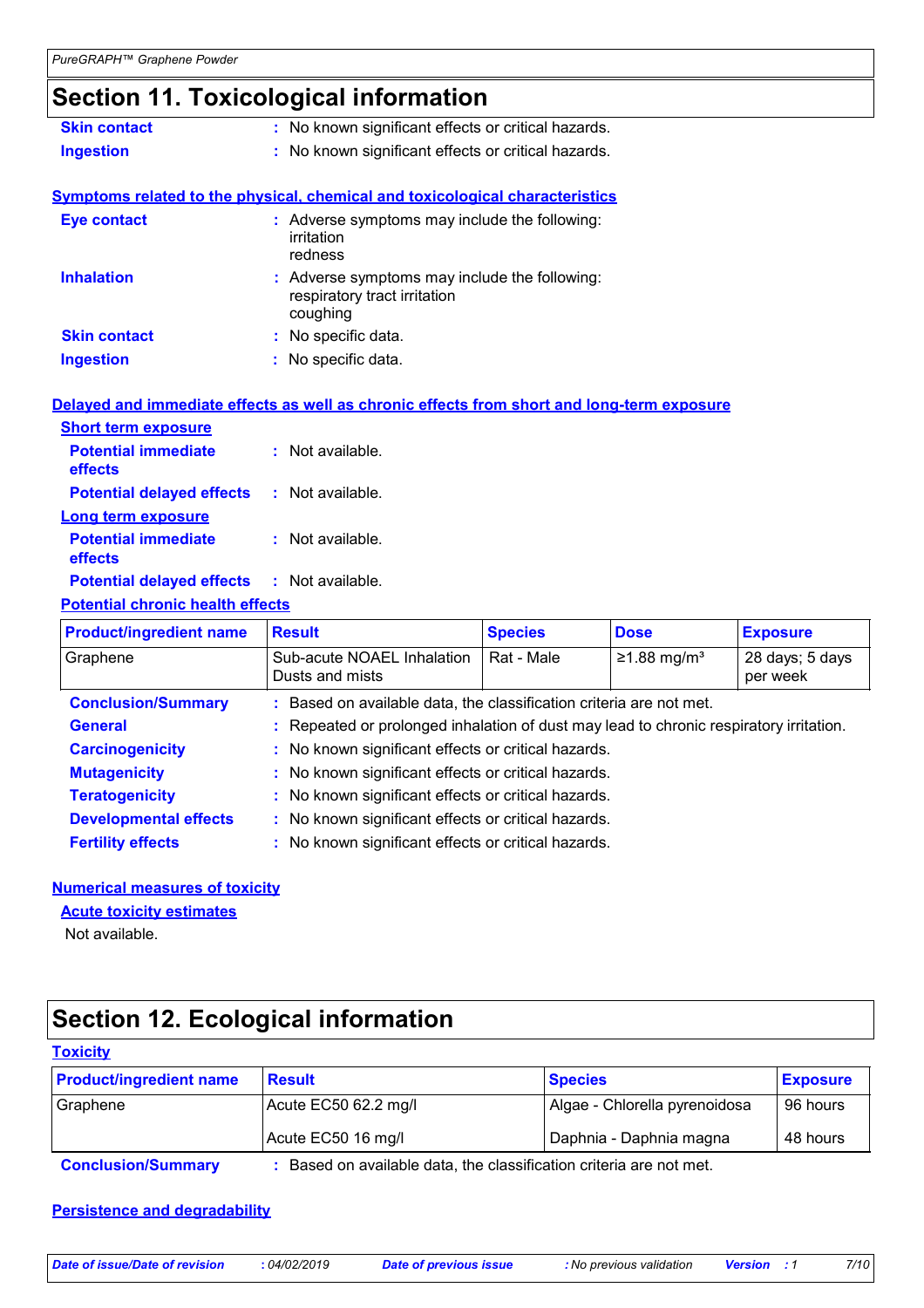## **Section 12. Ecological information**

|  |  | <b>Conclusion/Summary</b> |  |
|--|--|---------------------------|--|
|--|--|---------------------------|--|

**:** The methods for determining the biological degradability are not applicable to inorganic substances.

### **Bioaccumulative potential**

Not available.

### **Mobility :** Not available. **Other adverse effects :** No known significant effects or critical hazards. **Soil/water partition coefficient (Koc) :** Not available. **Mobility in soil**

### **Section 13. Disposal considerations**

The generation of waste should be avoided or minimised wherever possible. Disposal of this product, solutions and any by-products should at all times comply with the requirements of environmental protection and waste disposal legislation and any regional local authority requirements. Dispose of surplus and nonrecyclable products via a licensed waste disposal contractor. Waste should not be disposed of untreated to the sewer unless fully compliant with the requirements of all authorities with jurisdiction. Waste packaging should be recycled. Incineration or landfill should only be considered when recycling is not feasible. This material and its container must be disposed of in a safe way. Empty containers or liners may retain some product residues. Avoid dispersal of spilt material and runoff and contact with soil, waterways, drains and sewers. **Disposal methods :**

## **Section 14. Transport information**

|                                      | <b>ADG</b>                   | <b>ADR/RID</b>                     | <b>IMDG</b>    | <b>IATA</b>    |
|--------------------------------------|------------------------------|------------------------------------|----------------|----------------|
| <b>UN number</b>                     | Not regulated.               | Not regulated.                     | Not regulated. | Not regulated. |
| <b>UN proper</b><br>shipping name    | $\overline{\phantom{0}}$     |                                    |                |                |
| <b>Transport hazard</b><br>class(es) | $\blacksquare$               |                                    |                |                |
| <b>Label</b>                         |                              |                                    |                |                |
| <b>Packing group</b>                 | $\qquad \qquad \blacksquare$ |                                    |                |                |
| <b>Environmental</b><br>hazards      | No.                          | No.<br>Marine Pollutant: No<br>No. |                |                |

**Special precautions for user Transport within user's premises:** always transport in closed containers that are **:** upright and secure. Ensure that persons transporting the product know what to do in the event of an accident or spillage.

**Transport in bulk according :** Not applicable. **to Annex II of Marpol and the IBC Code**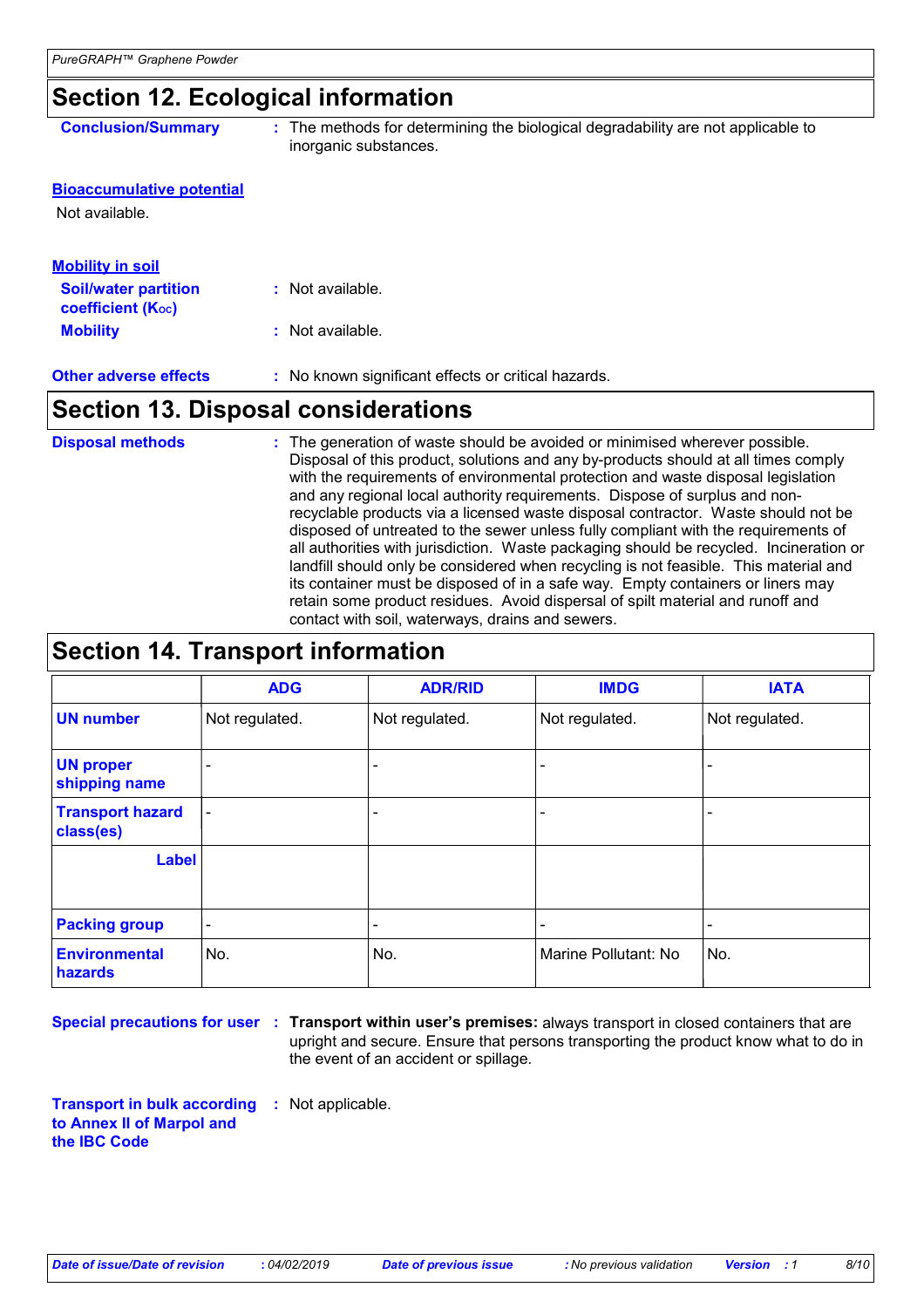## **Section 15. Regulatory information**

### **Standard Uniform Schedule of Medicine and Poisons**

Not regulated.

**Model Work Health and Safety Regulations - Scheduled Substances**

No listed substance

### **International regulations**

**Chemical Weapon Convention List Schedules I, II & III Chemicals** Not listed.

**Montreal Protocol (Annexes A, B, C, E)**

Not listed.

### **Stockholm Convention on Persistent Organic Pollutants**

Not listed.

**Rotterdam Convention on Prior Informed Consent (PIC)**

Not listed.

### **UNECE Aarhus Protocol on POPs and Heavy Metals**

Not listed.

### **Inventory list**

| <b>Australia</b> | : This material is not listed.         |
|------------------|----------------------------------------|
| <b>Europe</b>    | : This material is not listed.         |
| <b>Taiwan</b>    | : This material is listed or exempted. |

## **Section 16. Any other relevant information**

| <b>History</b>                    |                                                                                                                                                                                                                                                                                                                                                                                                                                                                                                                                                                                                                                                                                                                                                                                                                                                        |
|-----------------------------------|--------------------------------------------------------------------------------------------------------------------------------------------------------------------------------------------------------------------------------------------------------------------------------------------------------------------------------------------------------------------------------------------------------------------------------------------------------------------------------------------------------------------------------------------------------------------------------------------------------------------------------------------------------------------------------------------------------------------------------------------------------------------------------------------------------------------------------------------------------|
| Date of printing                  | : 04/02/2019                                                                                                                                                                                                                                                                                                                                                                                                                                                                                                                                                                                                                                                                                                                                                                                                                                           |
| Date of issue/Date of<br>revision | : 04/02/2019                                                                                                                                                                                                                                                                                                                                                                                                                                                                                                                                                                                                                                                                                                                                                                                                                                           |
| Date of previous issue            | : No previous validation                                                                                                                                                                                                                                                                                                                                                                                                                                                                                                                                                                                                                                                                                                                                                                                                                               |
| <b>Version</b>                    | : 1                                                                                                                                                                                                                                                                                                                                                                                                                                                                                                                                                                                                                                                                                                                                                                                                                                                    |
| <b>Key to abbreviations</b>       | $:$ ADG = Australian Dangerous Goods<br>ADR = The European Agreement concerning the International Carriage of<br>Dangerous Goods by Road<br>ATE = Acute Toxicity Estimate<br>BCF = Bioconcentration Factor<br>GHS = Globally Harmonized System of Classification and Labelling of Chemicals<br>IATA = International Air Transport Association<br>IBC = Intermediate Bulk Container<br><b>IMDG = International Maritime Dangerous Goods</b><br>LogPow = logarithm of the octanol/water partition coefficient<br>MARPOL = International Convention for the Prevention of Pollution From Ships,<br>1973 as modified by the Protocol of 1978. ("Marpol" = marine pollution)<br>RID = The Regulations concerning the International Carriage of Dangerous Goods<br>by RailCRSUSMP = Standard Uniform Schedule of Medicine and Poisons<br>UN = United Nations |

### **Procedure used to derive the classification**

|                   | <b>Classification</b> | <b>Justification</b> |
|-------------------|-----------------------|----------------------|
| Not classified.   |                       |                      |
| <b>References</b> | Not available.        |                      |

**Indicates information that has changed from previously issued version.**

**Notice to reader**